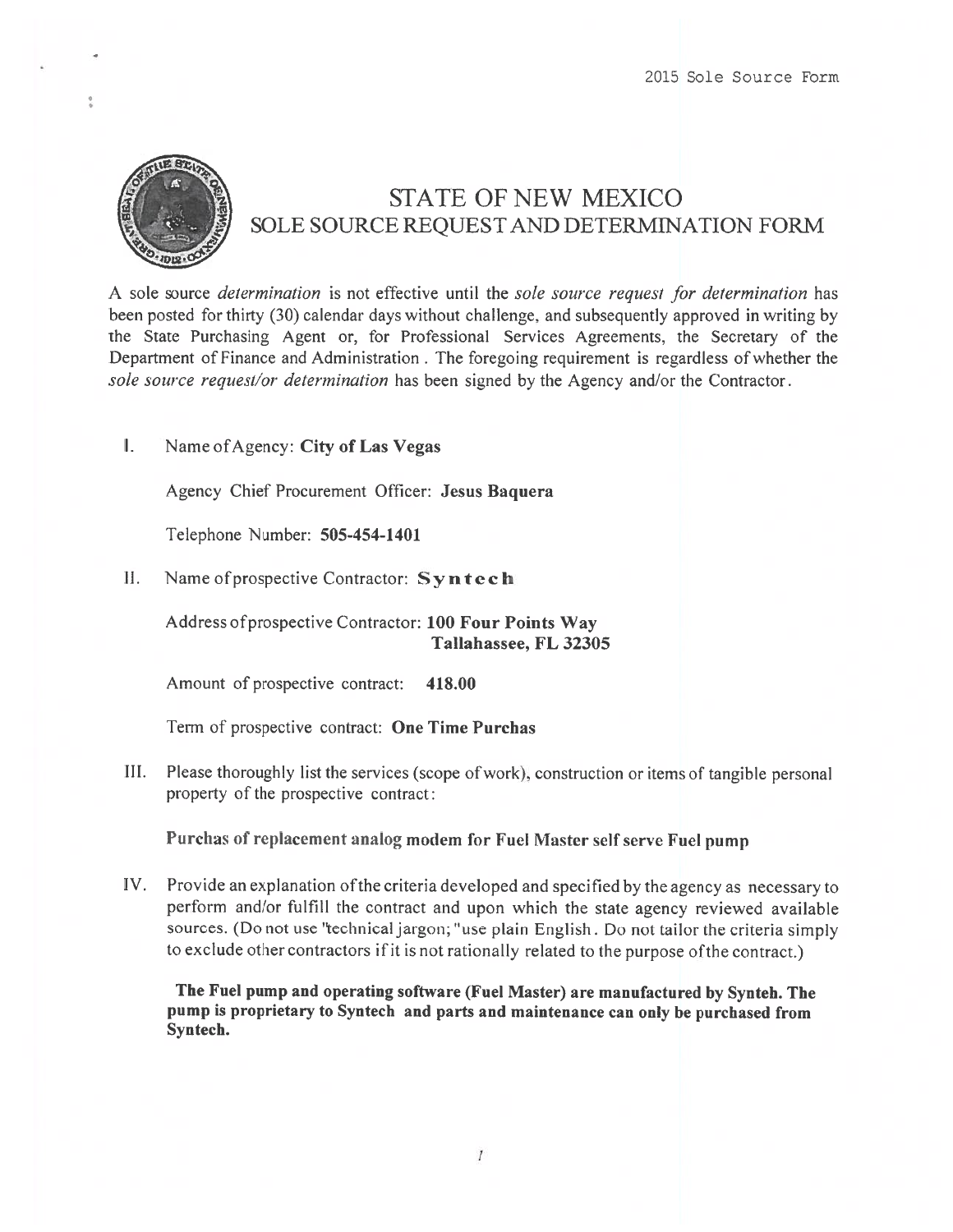V. Provide a detailed, sufficient explanation of the reasons, qualifications, proprietary rights or unique capabilities of the prospective contractor that makes the prospective contractor the one source capable of providing the required professional service, service, construction or item(s) of tangible persona<sup>l</sup> property. (Please do not state the source is the 'best"source or the "least costly" source. Those factors do not justify <sup>a</sup> "sole source.")

The Fuel pump and operating software (Fuel Master) are manufactured by Synteh. The pump is proprietary to Syntech and parts and maintenance can only be purchased from Syntech.

VI. Provide <sup>a</sup> detailed, sufficient explanation of how the professional service, service, construction or item(s) of tangible personal property is/are unique and how this uniqueness is substantially related to the intended purpose of the contract.

The current self serve fuel pumps installed at the Las Vegas Airport are Syntech Fuel Master Pumps. Currently there is <sup>a</sup> analog modem in the pump that is failing and needs replacement. Syntech fuel pumps are proprietary to Syntech so parts and maintenance are only available through Syntech.

VII. Explain why other similar professional services, services, construction or item(s) of tangible personal property *cannot* meet the intended purpose of the contract.

## The Fuel pumps and operating software would need to be replaced by <sup>a</sup> new vendor at <sup>a</sup> much greater cost

VIII. Provide a narrative description of the agency's due diligence in determining the basis for the procurement, including procedures used by the agency to conduct <sup>a</sup> review of available sources such as researching trade publications, industry newsletters and the internet; reviewing telephone books and other advertisements; contacting similar service providers; and reviewing the State Purchasing Agent's vendor list. Include <sup>a</sup> list of businesses contacted (do not state that no other businesses were contacted), date of contact. method of contact (telephone, mail, e-mail, other). and documentation demonstrating an explanation of why those businesses could not or would not, under any circumstances, perform the contract; or an explanation of why the agency has determined that no businesses other than the prospective contractor can perform the contract.

The Fuel Pumps and operating software (FuelMaster) were originally purchased from Syntech several years back and have been functioning fine till recently when we started having trouble with an internal analog modem in the pump controller. Parts for the fuel pump system are only available through Syntech.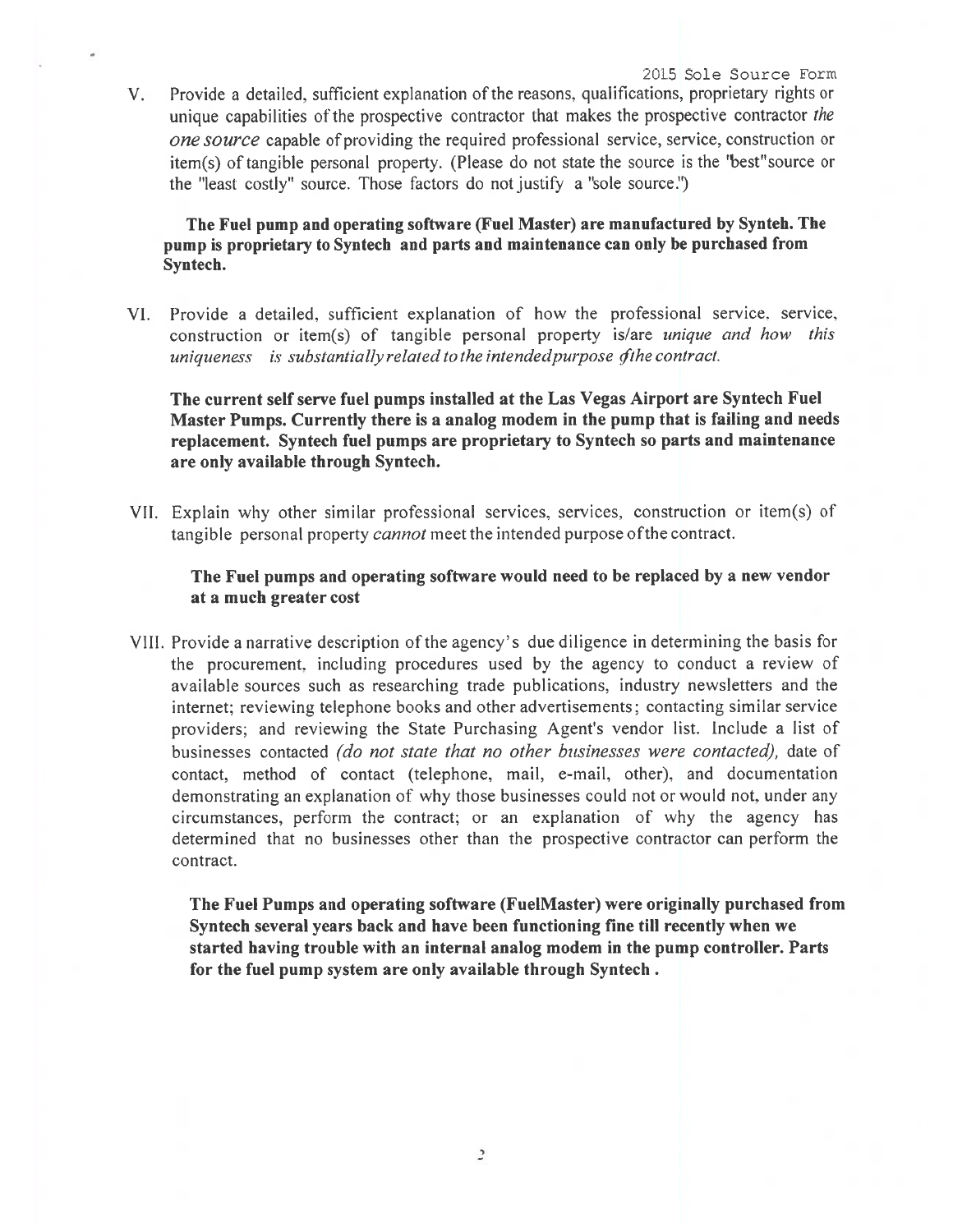| Certified by:                    | Date: $7/(1-2)$    |
|----------------------------------|--------------------|
| Agency Chief Profurement Officer |                    |
| Agency Approval by:              | Date: $3 - 1/- 22$ |
| Department Director              |                    |
| APPROVED:                        | Date: $3 - 14 - 2$ |
| Finance Director                 |                    |

 $\overline{\phantom{a}}$ 

If this sole sourcess being submitted by governmental agency or governmental entity not under the final authority of tile State Purchasing Agent or the Department of Finance and Administration, neither the State Purchasing required. Thesignature lines may be removed from this form or marked as NIA.